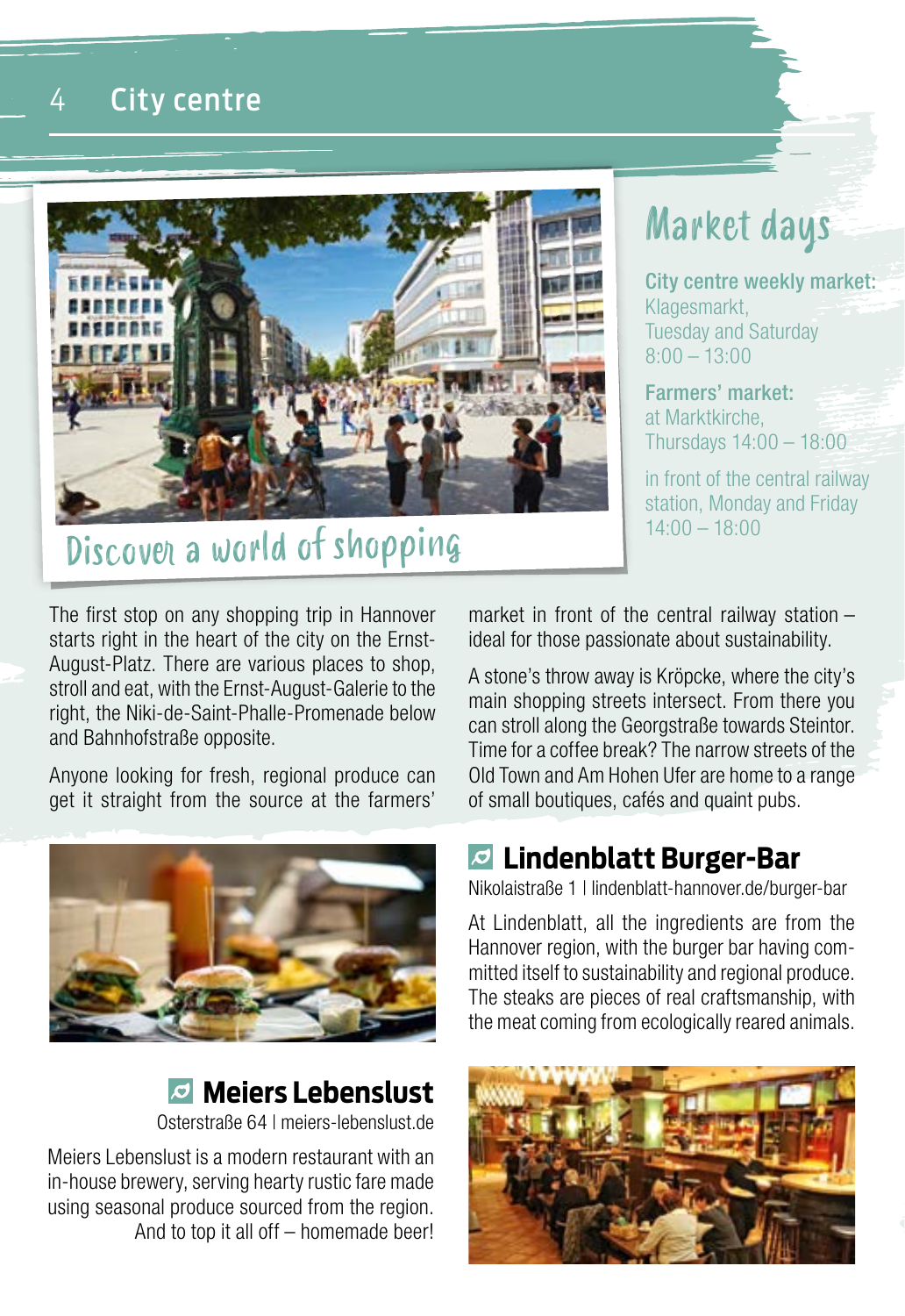# 5 visit-hannover.com**/inside**





#### **KOURO**

Theaterstraße 14 | kouro.de

KOURO offers a modern and innovative take on sushi in combination with top class drinks. With its special location beside the opera, you can immerse yourself in an ambience that makes dining out a memorable experience.





# **anna leine**

Am Hohen Ufer 3 | annaleine-hannover.de

At anna leine, sustainability is a way of life. The café uses natural resources responsibly and works with seasonal, regional and socially produced ingredients. The cuisine covers all bases, from rustic, to exotic, to traditional.

## **heimW**

Theaterstraße 6 | heim-w.de

For some guests, it is like a second living room – modern, vintage and very comfortable! The trendy bar, decorated with retro lamps and eye-catching murals, offers guests an enticing range of dishes including sushi, vegan meals and the classics.

#### **Beach club: Schöne Aussichten 360°**

Röselerstraße 7 open daily from early April to early October, depending on the weather

The beach club leaves visitors in the clouds in the summer months with refreshing cocktails, great music and delicious food above the rooftops of Hannover.

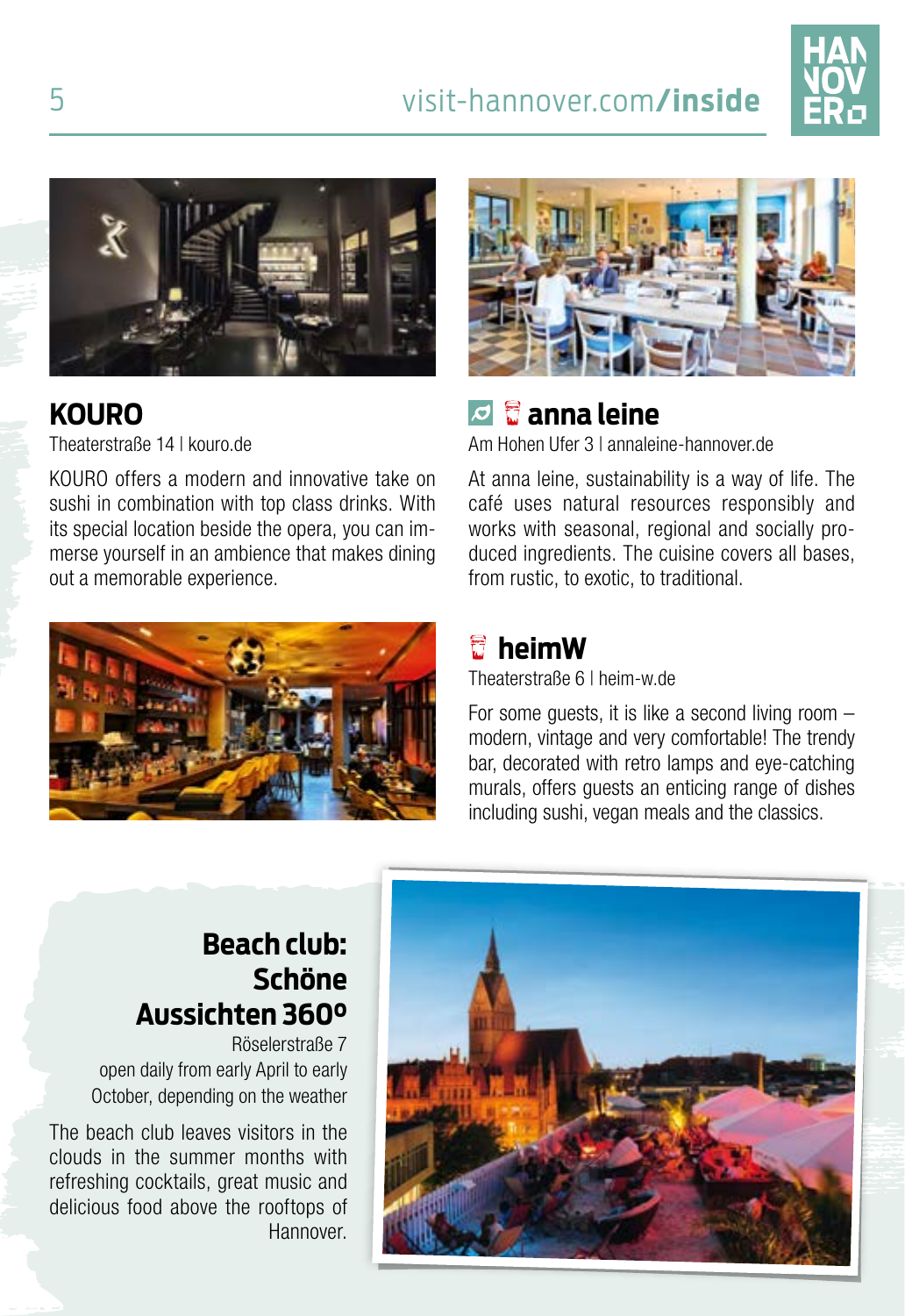



## **Markthalle**

Karmarschstraße 49 markthalle-in-hannover.de

"Hannover's belly" is popular for its variety of fresh ingredients, exclusive delicacies and international dishes. Bakers, butchers and greengrocers offer exotic specialties and homemade dishes from decorated stalls – it's a culinary bazaar! You can also find sustainable local products here.



#### **BoBo**

Georgstr. 44 | bobo.restaurant

Stylish ambience with a cosy atmosphere – the perfect antidote to working from home. Healthy meals and delicious drinks, always lovingly prepared with fresh, local ingredients.





## **Teestübchen**

Ballhofplatz 2 | teestuebchen-hannover.de

Situated on one of Hannover's most picturesque squares, Teestübchen invites you to forget the stress of everyday life. The cafe serves the finest specialty teas and homemade cakes as well as coffee, wine and light bites.

#### **Greenality Store Hannover**

Osterstraße 1 | greenality.de/store-hannover

Fair trade, organic cotton, social engagement – these are core elements of Greenality's green philosophy. The eco fashion shop offers sustainable, fair-trade clothing, shoes, jewellery and accessories.